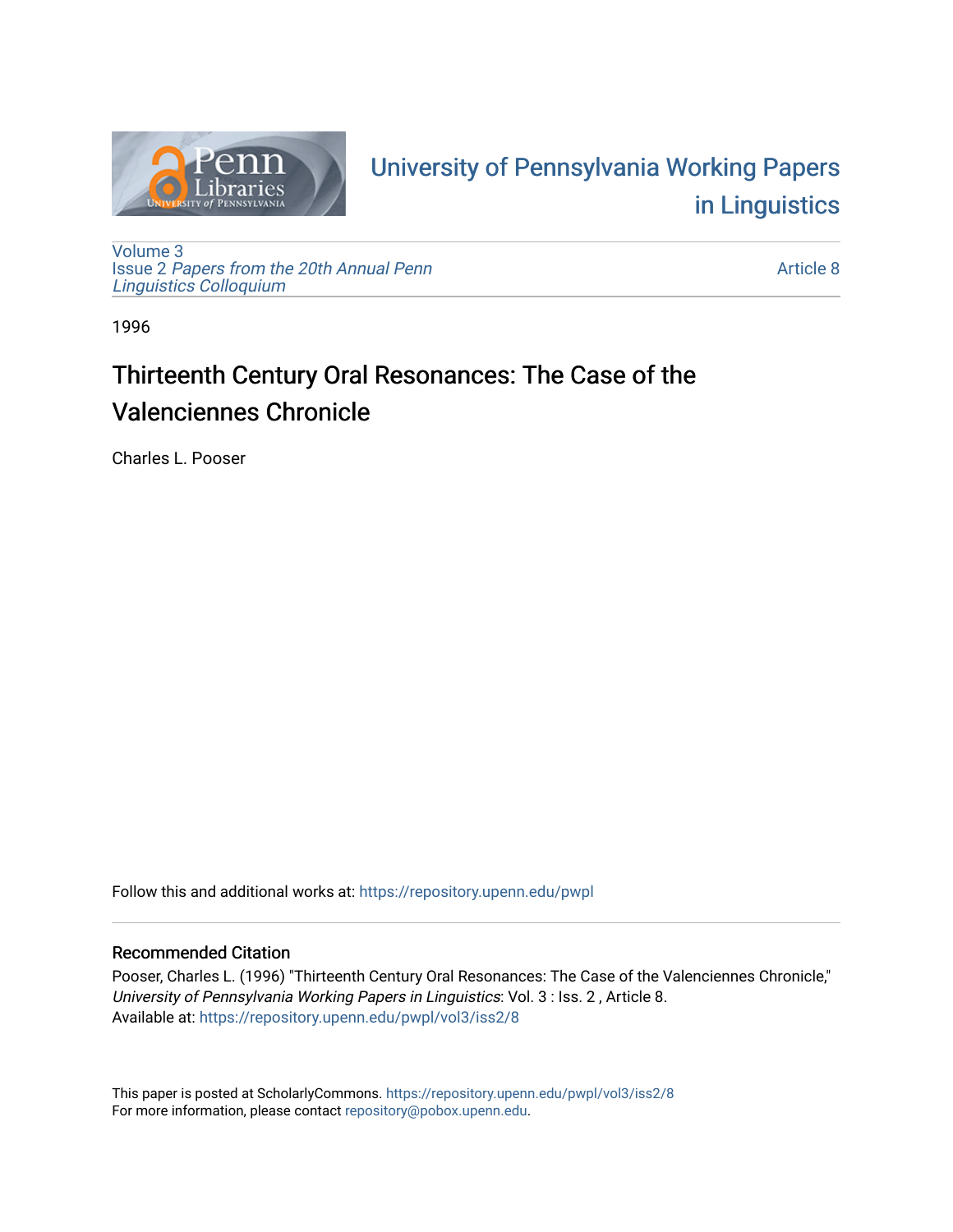Thirteenth Century Oral Resonances: The Case of the Valenciennes Chronicle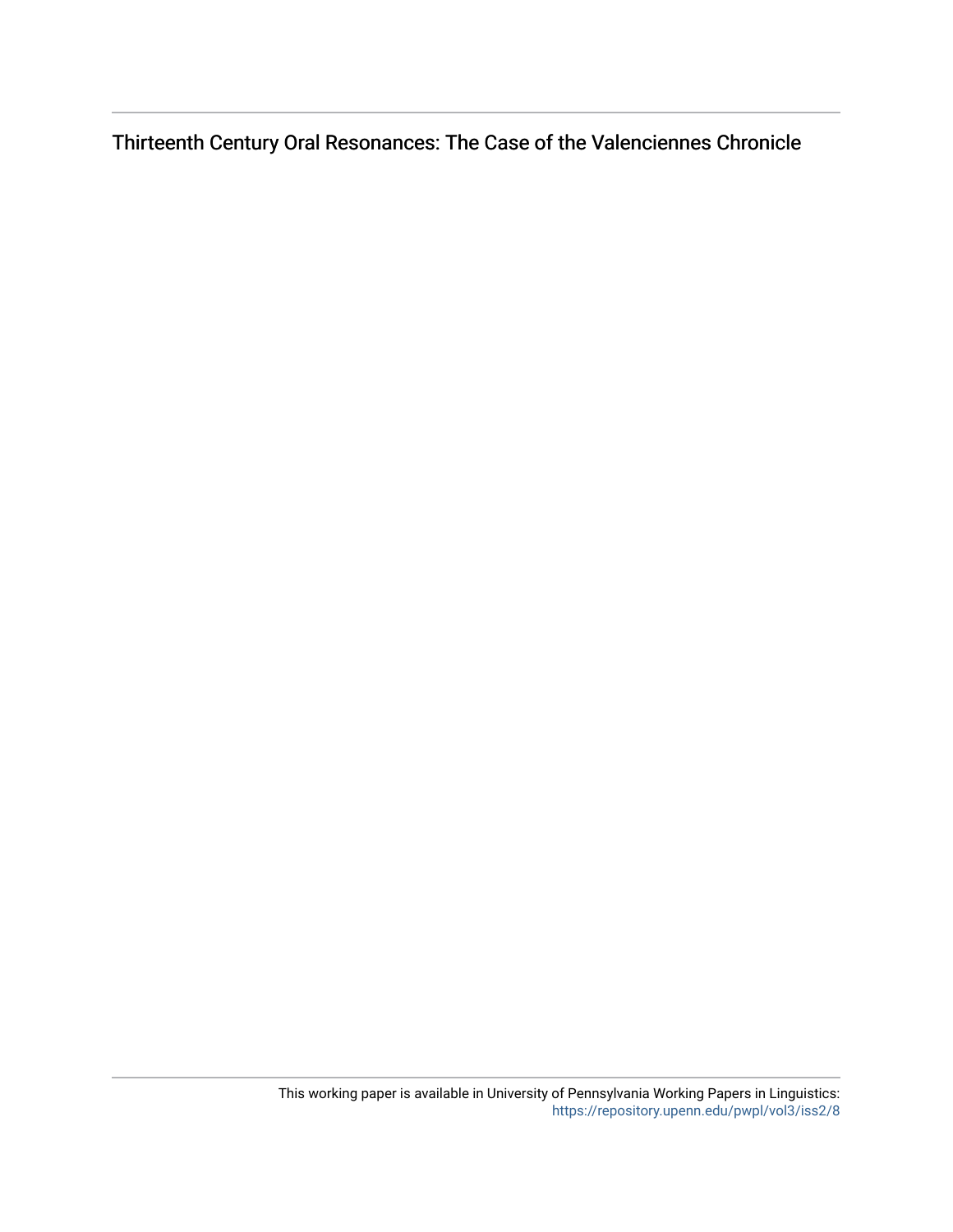## **Thirteenth Century Oral Resonances: The Case of the Valenciennes Chronicle**

#### Charles L. Pooser

#### **1. Introductory Remarks**

This study will present a comparison of three early 13th century prose chronicles--among the first lengthy prose works in vernacular French to come down to us--the Fourth Crusade chronicles of Robert de Clari (Clari), Geoffroy de Villehardouin (Villehardouin), and Henri de Valenciennes (Valenciennes). As a tool for studying these texts from a componential perspective, I have used a framework for narrative analysis (hereafter termed the *Labovian*  framework) that was first proposed by Labov and Waletzky (1967). In addition, this study will also look at certain stylistic features that occur outside of the structural components described in this framework.

My particular interest in comparing these three chronicles relates to what has been said about the connection of these early prose works with the strong oral performative orientation so often remarked upon in earlier epic narrative. Only two of the three chronicles, those of Clari and Villehardouin, have actually been studied from this perspective, with a particular focus upon tense and aspect patterning. The contemporary Valenciennes chronicle has not been included in any such studies, and what I would like to show is that it provides evidence for a less radical departure from a narrative style closely associated with oral performative contexts.

All three texts are thought to have been first recorded in the latter half of the first decade of the 13th century. All provide historical accounts of the Fourth Crusade, which centered upon the European conquest of Constantinople. Each of the three original manuscripts may very well have been dictated to recording scribes by the chroniclers, perhaps relying to some degree upon notes kept in the course of the Crusade. The text excerpts that I have used are all of approximately 11,000 words in length, drawn from single-manuscript edited versions of extant manuscripts (see the bibliography). This 11,000-word count does not include incorporated direct and indirect discourse, which were not subjected to an internal analysis.

### **2. Orality In Written Texts**

The notion of orality and oral texts and their relation to writing has been discussed and rediscussed in a number of scholarly disciplines. What principally concerns me within the context of this paper is the potential for variability in textual stylistics as a function of a more or less oralizing, interactional orientation. The strongly dichotomous view of oral and literate texts espoused by Parry and seconded by Lord in his early work (see, for instance, Lord, 1960) has given way in the last two decades to interest in a continuum model, operative among texts in both spoken and written formats.

Tannen (1989) has even proposed a change in terms to accommodate this new fluid view of communicative modes, with texts showing more involvement focus or more message focus depending upon the distribution of various stylistic correlates. The degree of involvement focus increases with the presence of involvement strategies, stylistic features that allow a communication to reflect a more conversational or interactional tone. The other end of the spectrum, message-focus, concentrates attention on the meaning of the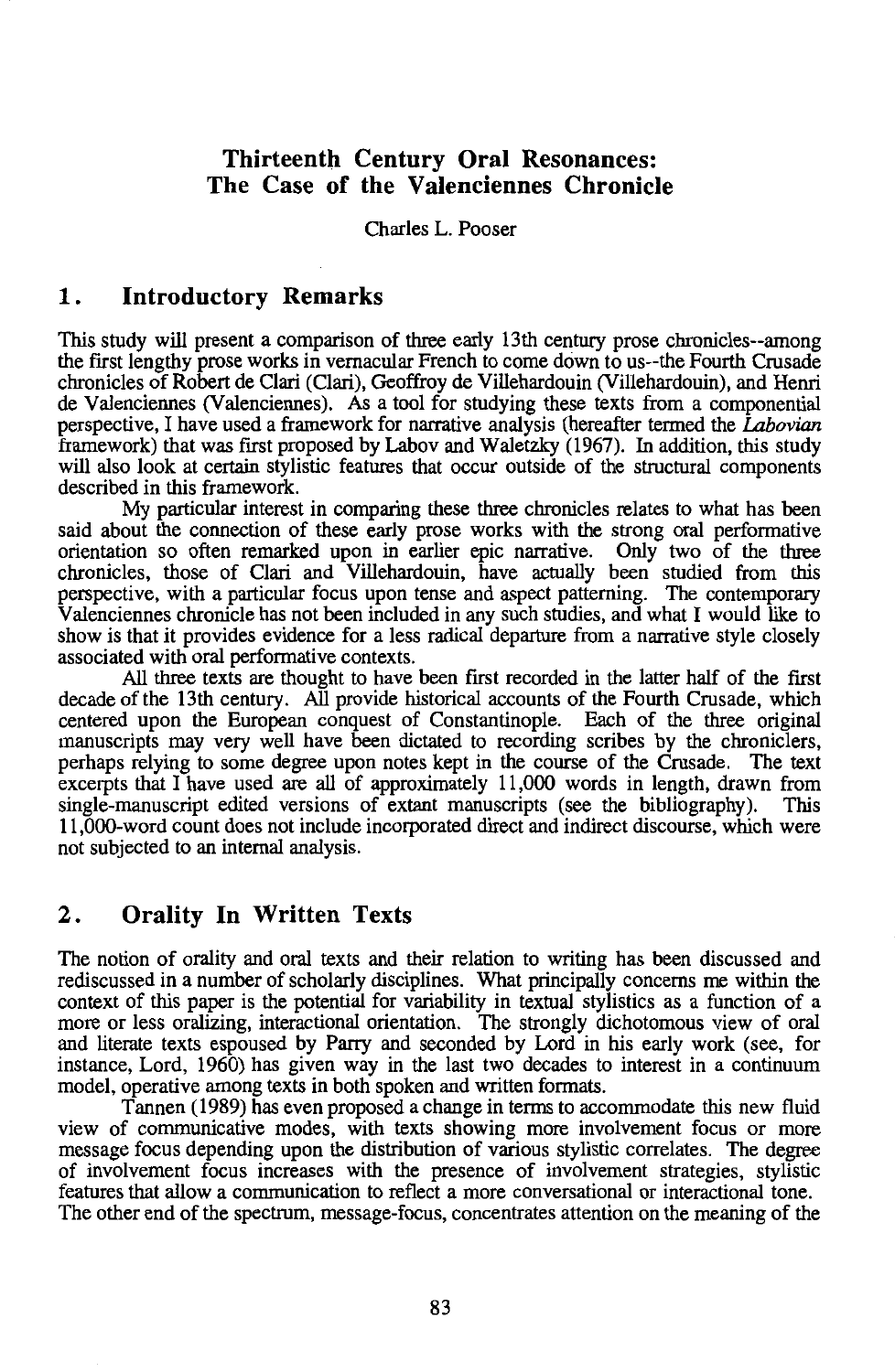word, the content of discourse and, consequentially, is more impersonal in orientation.

In her critique of Tannen, Brandt (1990) has argued that the use of the terms involvement-focus and message-focus does not reflect a substantive reorientation away from the old oral-versus-literate polarity, which was in fact Tannen's original model as well (see Tannen, 1982). However, the change in terms does contribute to less confusion and thereby offers a means of strengthening the concept of permeability, which is central to Tannen's theory: the fact that involvement strategies can be used to varying degrees in both oral and written modes to provide for a more or less interactional communicative channel.

As a result, using Brandt's interpretation of Tannen, that which contributes to a more oralizing text within the context of this study also contributes to more involvementfocus and vice-versa. This allows for the discussion on an equal footing of those stylistic features that have been associated with oralizing tendencies in texts and those that have been associated with heightened involvement. Since the texts here are narratives, the more oralizing/involving the text, the more closely it approximates a storyteller's performance with a listening audience. This perspective is reflected in the use of the term *performative*  that will occur from time to time.

## **3. The Labovian Analytical Framework**

As mentioned above, the framework used to analyze the text excerpts involved in this study was first developed by Labov and Waletzky (1967) based upon the examination of a number of oral narratives of personal experience. An example of one of these narratives is provided in (I) below with a brief analysis illustrating the more pervasive components of the framework. This analysis is not intended to be exhaustive, but is provided to give the reader an idea of those aspects of the analysis that will be useful in understanding the study at hand.

- (I) A Brief Analysis of a Representative Oral Narrative (text taken from Labov and Waletzky, 1967, 19-20)
- What was the most important fight you remember? [seed question]

Narrative:

|   | a | When I was in the fourth grade                         |
|---|---|--------------------------------------------------------|
|   | b | - no - it was third grade -                            |
|   | с | there was this boy.                                    |
|   | d | he stole my glove.                                     |
|   | e | He took my glove,                                      |
|   | f | and sav                                                |
|   | g | that his father found it downtown on<br>the ground.    |
|   | h | I told him                                             |
| i |   | that he - it's impossible for him to<br>find downtown. |
| Ĵ |   | 'cause all those people were walking<br>by.            |
|   | k | and just his father is the only one                    |
|   |   | that find it?                                          |
|   |   |                                                        |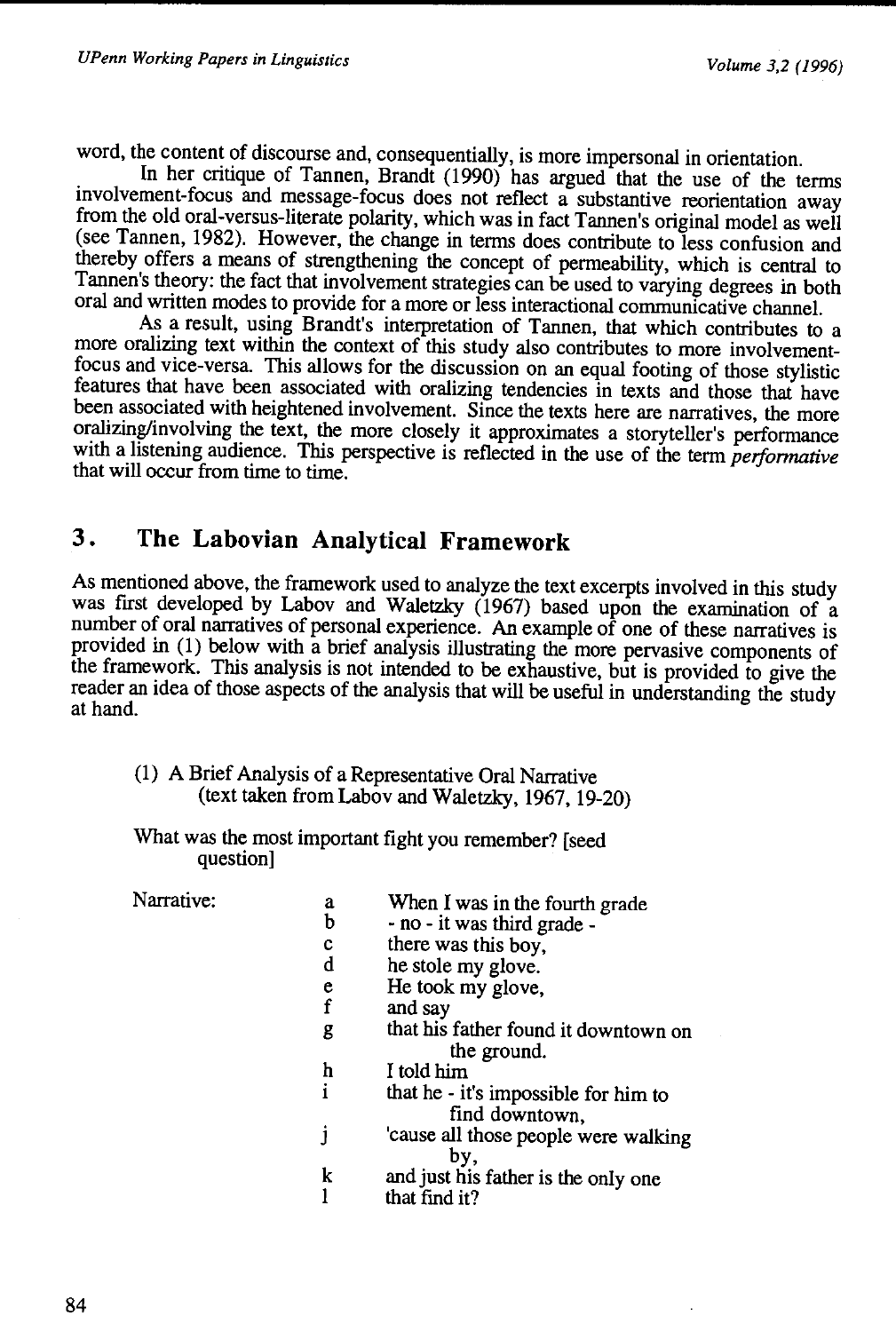- m so he get all upset.
- n Then I fought him.
- 0 I knocked him out all in the street.
- p So he say he give.
- q And I kept on hitting him.
- r Then he start crying
- s and run home to his father.
- t And his father told him,
- u he ain't find no glove.

Orientation: a-c Complicating Action: d-m, o-u Evaluation: e (repetition), i-1 (extended logical argument), m & o (use of the lexical intensifier)

Only those components illustrated in (1) will be mentioned in the context of this study: complicating action (the backbone of temporally sequenced events that constitutes the core of the narrative), orientation (descriptive information concerning setting, participants and events recounted), and evaluation (additional comments or smaller segments reflective of the storyteller's view of the relative significance of the events being related). The complicating action is more frequently referred to in the linguistic literature as the foreground of a narrative. As regards the evaluative component, there are many more types of evaluation than those illustrated in (1). I will discuss this component in a bit more detail later in this study.

The changes that I have made to the original Labovian analysis are most significant as regards the determination of the events to be included in the complicating action or, if you will, narrative foreground. A great deal of literature has been published concerning the determination of narrative foreground since the work of Labov and Waletzky, and I have tried to incorporate insights from various significant participants in this discussion in my analysis, particularly relying upon the ideas of Couper-Kuhlen (1989). Hers is a relatively restrictive approach, excluding, for example, most subordinated clauses from foregrounding consideration.

In what is to follow, I will first compare the functional distribution of the narrative present in the three Crusade chronicles. I will then look at other stylistic features that have been associated with more or less oralizing tendencies in textual materials, particularly those emphasizing the interjection of the chronicler's persona or opinion into the story being recounted.

## **4. The Narrative Present Tense**

The use of the present tense in medieval narrative has long been a topic of interest in both literary and philological circles. Explanations for its seemingly indiscriminate distribution vis-a-vis a tense form inherently more connected with the past (e.g., the preterite) range from simple medieval indifference toward such distinctions to that of a conscious stylistic device, allowing the storyteller to emphasize certain points of the narrative or simply to add vividness to the story being told.

Fleischman ( 1990) argues that tense-aspect patterning in medieval Romance texts (e.g., medieval epic poetry) parallels observations of tense-aspect use from studies of oral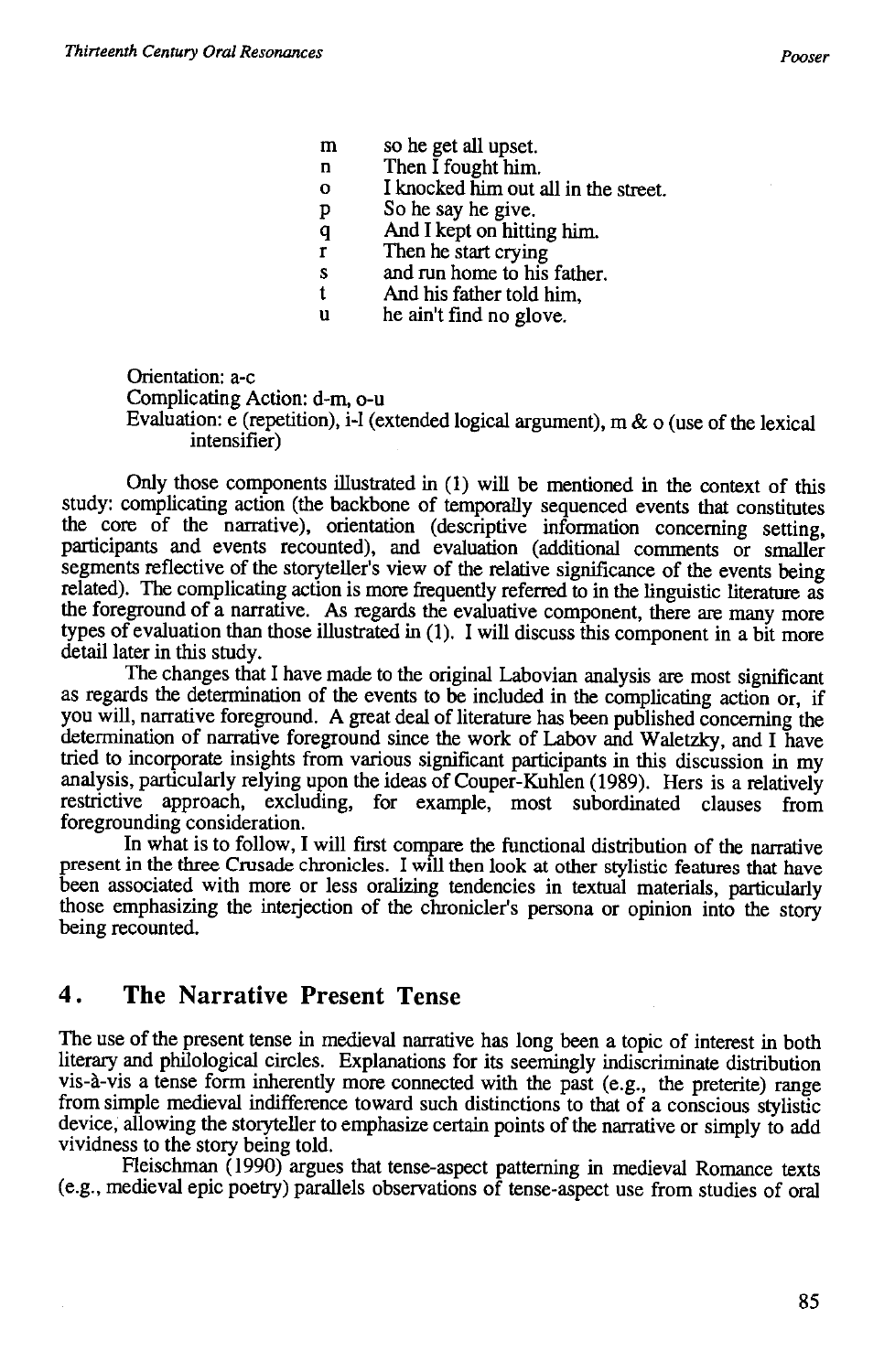narrative and that this patterning is probably reflective of the oral performative habits of that time. The particular focus of her study is also the present tense used in narrative contexts. She contends that the use of the present in both oral and medieval contexts often has an evaluative function, providing the storyteller with a means to highlight certain aspects of the narrative at the expense of others, in other words, a device for secondary foregrounding. An example of  $\overline{NP}$  usage taken from the Valenciennes chronicle is provided in  $(2)$ .

(2) Instances of the Narrative Present in the Complicating Action (taken from Valenciennes; NPs in boldface and underlined)

*Et si tost comme Blac et Commain connurent la desconfiture qui sor eus t ornoit si mortelment et si cruelment,* il *se me tent aufuir sans plus atendre, et s*'espargent antre soy, li uns cha et li autres la...

And as soon as B. and C. were aware of the debacle that was turning their way so devastatingly and cruelly, they **begin** to flee without waiting any longer and **scatter** among themselves, some here and some there...

The use of some narrative present (NP) in Clari and Villehardouin leads Fleischman and others to assume a certain debt to oral performance in their compositional orientation. Referring to Villehardouin, Sutherland (1939) remarks that "he still has a fair proportion of present tenses, a usage which may be attributed ... to his *oral style of narration"* (86). However, when compared to earlier poetic narrative or even the contemporary prose Lancelot, the NP is a relatively minor element in the historical narratives of Clari and Villehardouin, and its spartan use has led to the characterization of these chronicles as transitional or residually-oralizing texts (see, for instance, Blanc, 1964).

In the table in  $(3)$ , we can see the relative distribution of the narrative present in the three Crusade chronicle excerpts.

| <b>TEXT</b>   | Number of NPs<br>$(per 100$ verbs) |
|---------------|------------------------------------|
| Clari         | 45                                 |
| Villehardouin | 2.7                                |
| Valenciennes  | 20.5                               |

(3) Distribution of the Narrative Present (NP) in the Three Chronicles

The use of the present in Clari and in Villehardouin is relatively limited given the lengthy excerpts used for this study. In Valenciennes, on the other hand, the present is much more extensively used than in the chronicles of his contemporaries. Valenciennes shows approximately 5 times as many instances of a narrative present as Clari.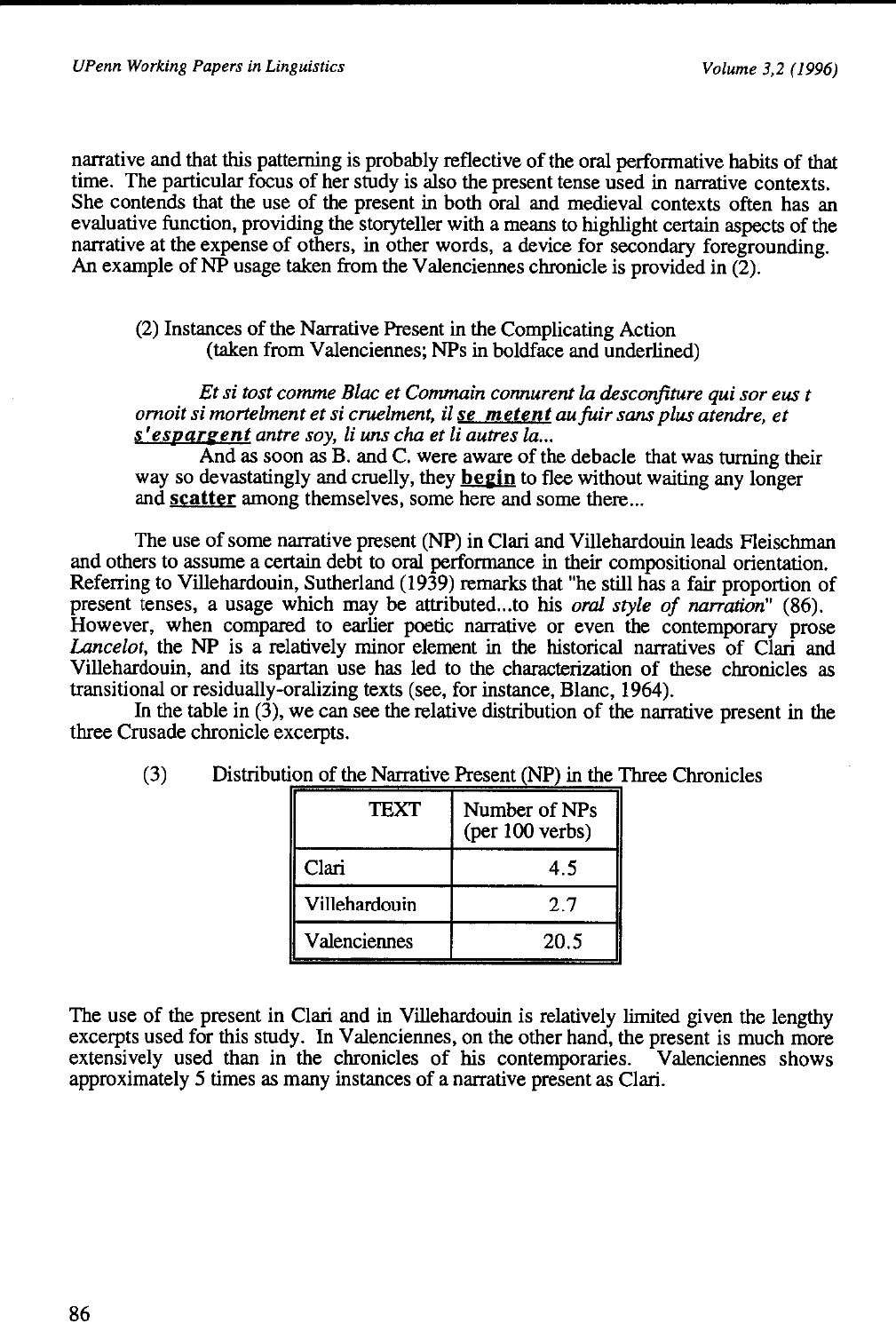| TEXT (total # of NP<br>tokens) | Event in the<br>complicating<br>action | Timeline event not<br>analyzed as<br>complicating<br>action <sup>1</sup> | Event in other<br>components of<br>the narrative |
|--------------------------------|----------------------------------------|--------------------------------------------------------------------------|--------------------------------------------------|
| Clari $(62)$                   | 52                                     |                                                                          |                                                  |
| Villehardouin (36)             | 34                                     |                                                                          |                                                  |
| Valenciennes (280)             | 188                                    |                                                                          | 82                                               |

(4) Distribution of the NP Within Structural Components

As to the distribution of the present among the components of the narrative (shown in the table in (4)), its use is severely restrained outside of the complicating action in Clari and Villehardouin, this in spite of the fact that Clari has some very lengthy and significant descriptive passages. On the other hand, almost a third of the instances of present in Valenciennes are found in non-timeline, mostly orientational contexts.

In her discussion of the Villehardouin chronicle, Fleischman ( 1990) states that "the use of tenses for pragmatic purposes is already coming to resemble that of modern French" (149), in that the use of the present tense is restricted to the reporting of foregrounded timeline events. She notes that in earlier texts, however, the present is not confmed to the complicating action. She terms this other, orientational present the *visualizing NP* and assigns to it a secondary foregrounding function of its own within descriptive narrative passages.

It would be difficult to construe all of the NPs external to the complicating action in Valenciennes as the visualizing NP Fleischman describes. Some of these NPs are included in hypothetical statements, for instance, which do not form a part of Fleischman's discussion. A few examples of NPs in Valenciennes that can arguably be identified as visualizing NPs have been included in (5).

#### ( 5) Examples from Valenciennes of Visualizing NPs (NPs in boldface and underlined)

- a) *Mais Lombart dient, qui dedens sont, que* il *n 'en renderont mie.*  But the Lombarts say, those that are inside, that they will not give up.
- b) *Pie res de Douay et Ansiaus de Chaeu et Reniers de Trit son t devant Phinepople, ensi comme vous avez oi; pour lesfourriers garder.* 
	- P. and A. and R. **are** before Phinepople, as you have heard, to watch over the foragers.

<sup>&</sup>lt;sup>1</sup> The NPs represented here are found in contexts which do not conform to the criteria used in this study for the determination of foreground. However, they would be included in the foreground when following the criteria used by some other researchers (see for instance, Dry, 1983) and have, thus, been distinguished from the other NPs found in components of the narrative external to the complicating action.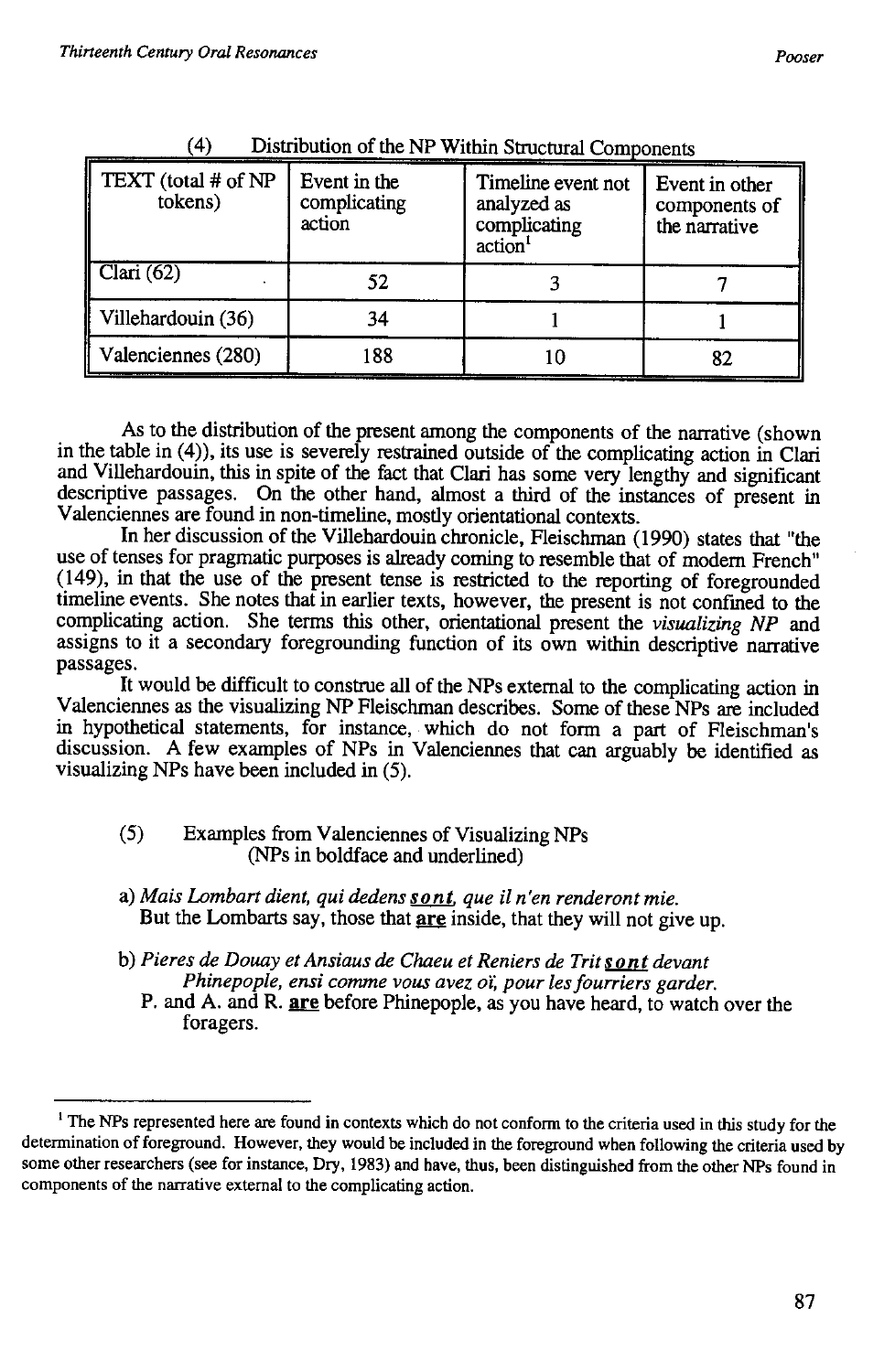them.

- c) *Et de eels ki chieent, c'est niens que il mais aient pooir del relever; car tout a fait que li un les abatent, sont aparellié li autre ki les ochient.* And of those who **fall,** it's hopeless for them to ever find the strength to get up; for as soon as some **knock** them **down**, the others are ready who kill
- d) *car molt a present desire le jar que ill'ait espousee; si li samble bien que uns seus jars endure 40.*

for much at present he **longs** for the day that he has wed her; it well seems to him that a single day lasts  $40$ .

Among the 82 NPs attested outside of the complicating action, at least 59 seem to fit comfortably within her description of this visualizing NP subgroup. This number represents more that one fifth of all NPs in Valenciennes. Turning to his contemporaries, only three NPs in Clari and one in Villehardouin could be so construed; a negligible amount, indeed, in comparison. Therefore, not only does the Valenciennes chronicle show a widespread use of the timeline, complicating action NP found to a lesser extent in the other chronicles, but it also shows considerable evidence of the visualizing NP almost nonexistent in the other chronicles.

Thus, we can see that Valenciennes shows a much less restricted use of the present within his narrative than is the case with both Clari and Villehardouin. Based upon Fleischman's theory, this more liberal use of the narrative present would put less distance between Valenciennes and earlier, more distinctly performative medieval narratives. Are there other stylistic features that might support the thesis of a more distinctly oralizing 13th century prose chronicle?

## **5. Departures From Narrative Time**

In his extensive study of 4th Crusade chronicles, Jacquin (1986) includes a great deal of discussion about particular passages in which the storyteller briefly exits narrative time to mark a segment of narrative with explicit comments, offering an organizational aid to the audience. These comments generally include a direct or implied reference to either the storyteller, the audience or to both participants. Jacquin suggests that the prevalence of such elements in these early works of extended vernacular prose represents a debt to the oral narrative tradition, strengthening the bond between storyteller and audience, as well as helping that audience, among other things, to keep track of changes in scene or narrative direction or to distinguish old and new information.

The various types of organizational devices included in this study are listed and briefly described in (6), and the table that follows the listing shows their relative distribution among the three chronicles.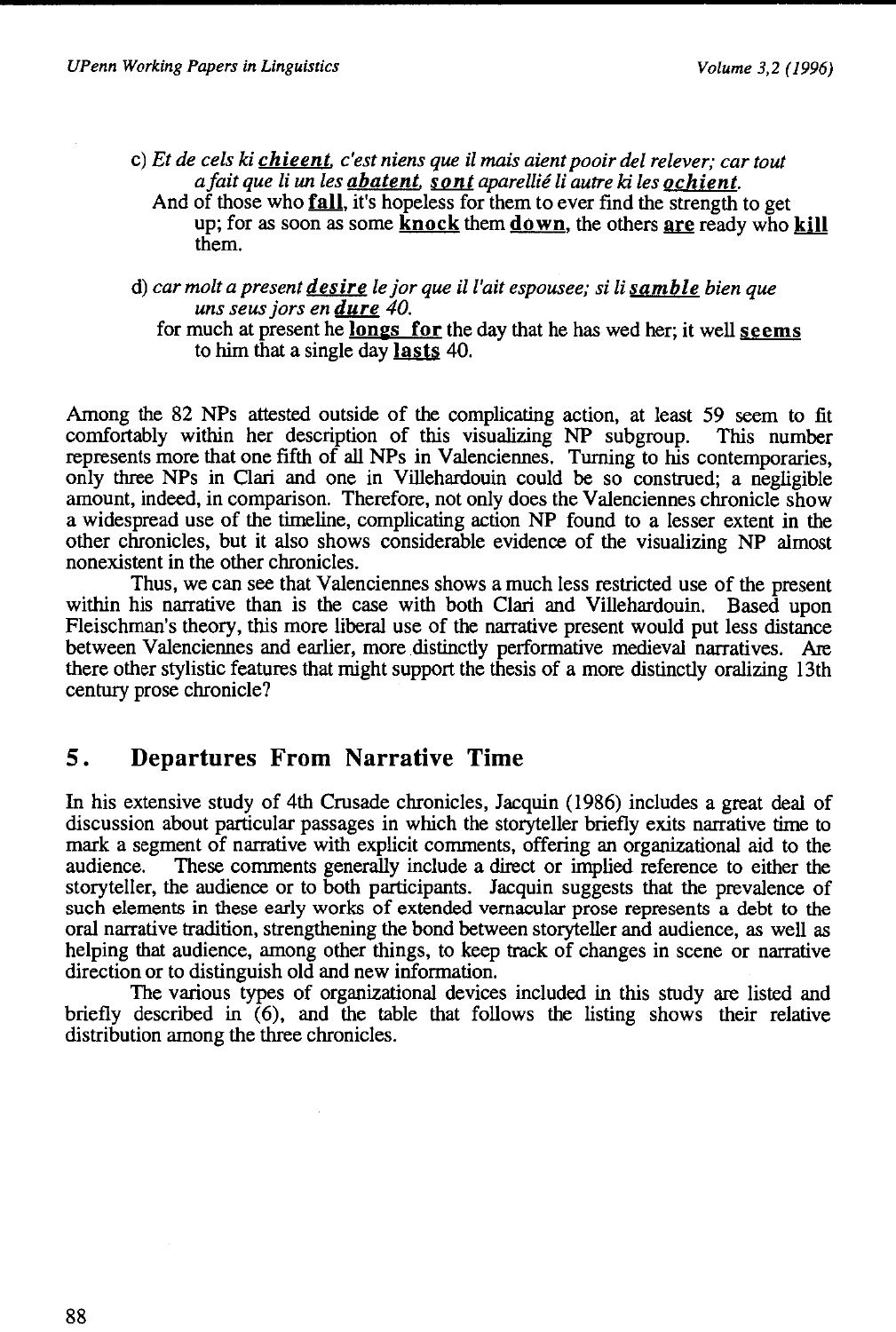#### (6) Intrusive Organizational Strategies

a) trans: for *transition,* prefacing a change of narrative scene. "Now let us turn to..."

b) annon: for *announcement,* tagging information as an anticipation of a later inclusion.

"... as we will talk about later."

c) remind: for *reminder,* tagging information as a recapitulation.

"... as I have mentioned before."

- d) omiss: for *omission,* identifying information that has been left out. "I don't have time to talk about...
- e) query: prefacing the following material by the interpolation of a question. "What more would I tell you?"

| TEXT (total # of tokens) | <b>Trans</b> | Annon | Remind | Omiss | Juerv |
|--------------------------|--------------|-------|--------|-------|-------|
| $\parallel$ Clari (20)   |              |       |        |       |       |
| Villehardouin (20)       |              |       |        |       |       |
| Valenciennes (70)        |              |       | 22     |       | 34    |

----------- --------.- -- --------- ----- ---

As can be seen, the Valenciennes chronicle contains more than 3 times as many tokens as its contemporaries, with the difference concentrated within remind passages and its exclusive use of queries. Consequently, at least as concerns remind and query organizational passages, Valenciennes utilizes these interactional strategies to a much greater degree than his contemporary chroniclers, arguably forging a stronger link to perforrnative communicative contexts in the process.

As mentioned above, many of the intrusive organizational passages in these chronicles include a direct reference to the storyteller and/or his audience. However, there are other nstances of these references, as well, in which the storyteller mentions himself or his audience directly. It has been proposed that references to the participants in a narrative transaction is a trait associated with oral or oralizing communication (see, for example, Chafe, 1985). The table in (7) shows that the Valenciennes chronicle indeed has considerably higher numbers of both direct reference to the storyteller and to the audience.

| TEXT (total # of tokens) | Instances of<br>direct reference to<br>storyteller | Instances of direct<br>reference to<br>audience |
|--------------------------|----------------------------------------------------|-------------------------------------------------|
| Clari $(46)$             |                                                    |                                                 |
| Villhardouin (44)        |                                                    |                                                 |
| Valenciennes (102)       |                                                    |                                                 |

(7) Reference to Storvteller or Audience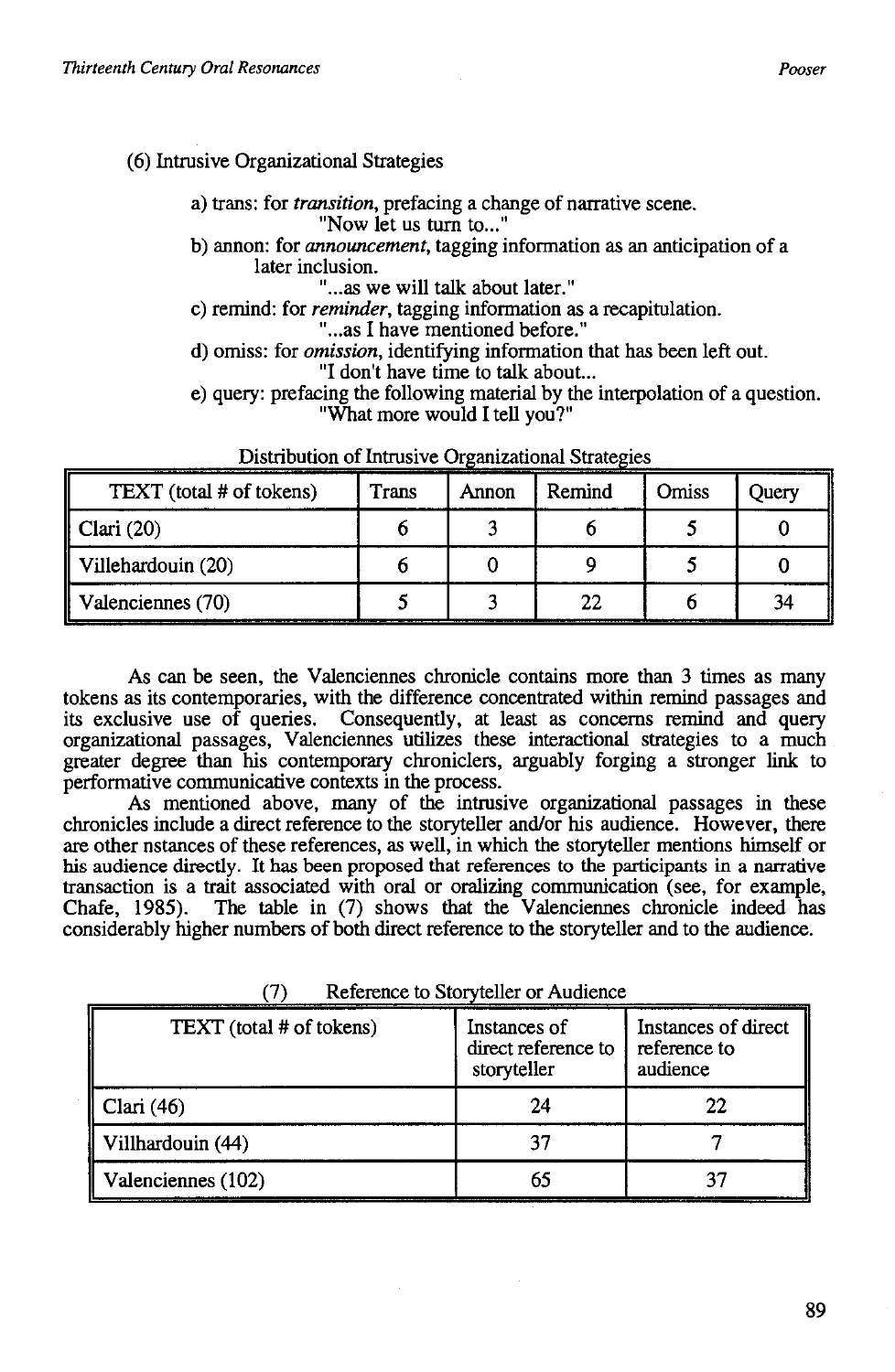Thus far, the various intrusive, interactional strategies that have been examined have set the Valenciennes chronicle apart from the other 4th Crusade chronicles in dramatic fashion. There is one other element involving the storyteller's exiting of the narrative temporal frame that I would like to discuss, that of external evaluation.

The evaluative component in the Labovian schema is divided into two basic types: external evaluation and embedded, or internal, evaluation. Only the latter was illustrated in the analysis in (1) above. External evaluation has the property of interrupting the flow of the narrative in order that the narrator may address comments more directly to the audience. An example of external evaluation has been provided in (8).

#### (8) Example of a Passage of External Evaluation (taken from Villehardouin; passage in boldface)

*Et quant ce vint as lances baissier, et li Greu lor foment le dos, si s'en vont fuiant et lor laissent le rivage. Et sachiez que onques plus orgueilleusement nuls pors ne fu pris.* 

And when it came to lowering the lances, (and) the Greeks turn their backs on them, (they) take flight and leave the shore to them. And know that never was a harbor conquered with greater pride.

Internal evaluation is more searnlessly embedded into the other components of narrative through a number of quite varied strategies that range from the lexical to the multi-clausal level, such as the use of intensifying elements, negatives, statements of explanation, and repetition. Tannen (1982) suggests a connection between evaluation and text orientation, specifying that internal evaluation is more involving than external evaluation and, conversely, that external evaluation is a strategy that lends itself more to texts that are less involvement focused. Fleischman (1986) echoes these observations, suggesting that external evaluation should be less prevalent in texts that are more closely associated with oral communicative modes.

As can be seen in the table in (9), external evaluation discriminates much more strongly between Clari and Villehardouin than any of the other features I've examined, Villehardouin including 5 times as much external evaluation as Clari.

| $\boldsymbol{\omega}$ we now the $\boldsymbol{\omega}$ matrix $\boldsymbol{\omega}$ |                                  |  |
|-------------------------------------------------------------------------------------|----------------------------------|--|
| TEXT                                                                                | Instances of External Evaluation |  |
| Clari                                                                               |                                  |  |
| Villehardouin                                                                       | 25                               |  |
| Valenciennes                                                                        |                                  |  |

(9) Distribution of External Evaluation

As for the Valenciennes chronicle, there are more external evaluation passages than in Clari, but the number is still quite low when compared to Villehardouin. However, this measure does not successfully discriminate the Valenciennes chronicle from both of the other chronicles.

## 6. Direct Discourse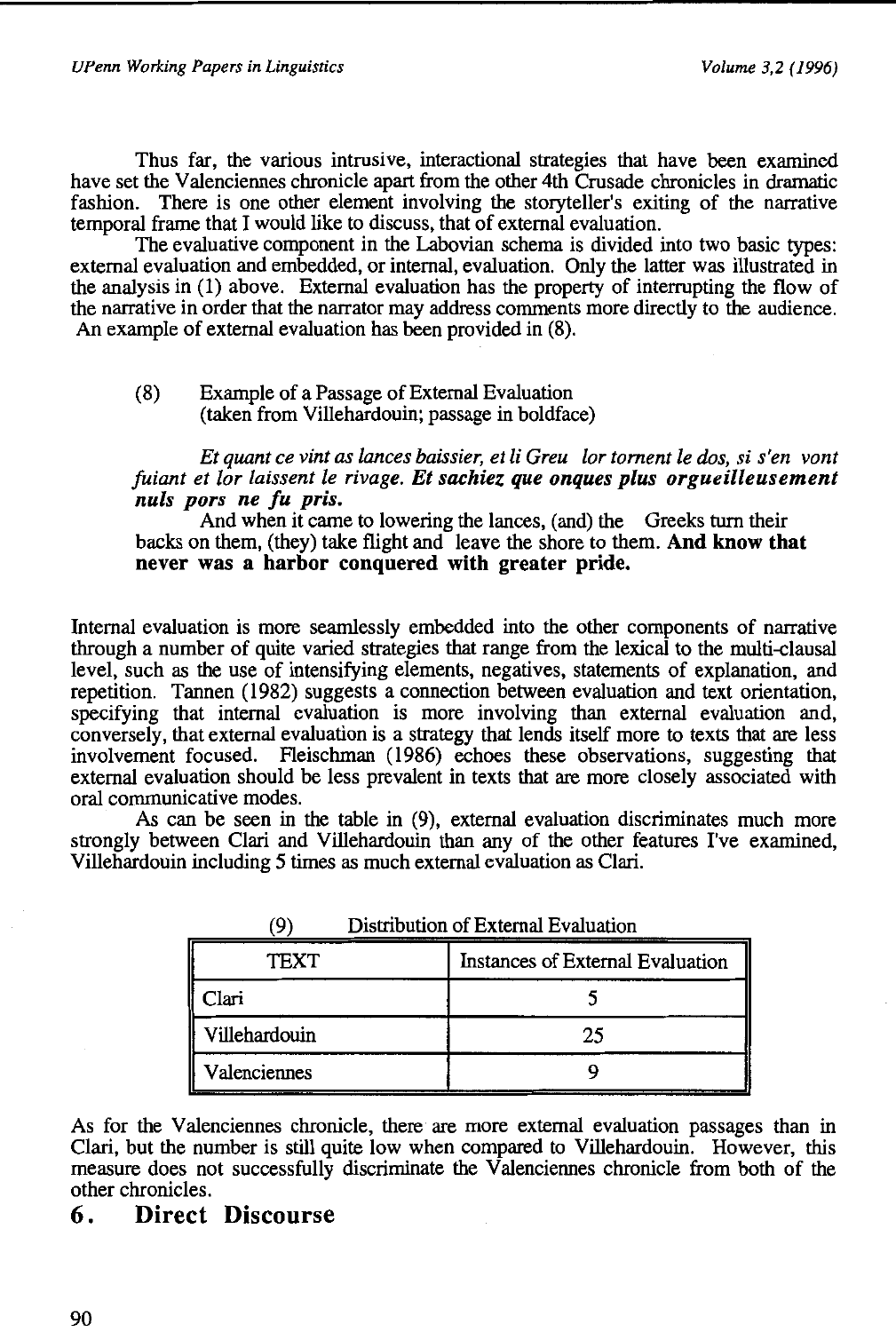There are other narrative-time features of the Valenciennes chronicle, as well, such as a decreased use of passive, that might also support a stronger connection to oral performative practice for this text. One feature of particular interest is that of direct discourse. As the table in (10) shows, Valenciennes uses direct discourse more frequently than the other chroniclers, showing more than *5* times as many words devoted to it as Clari in otherwise comparable text samples.

| TEXT          | Words in Direct Discourse<br>(per 1000 Words of Text) |
|---------------|-------------------------------------------------------|
| Clari         | 62                                                    |
| Villehardouin | 56                                                    |
| Valenciennes  | 378                                                   |

(10) Distribution of Direct Discourse

This substantially increased use of direct discourse is in itself indicative of a more involvement-focused text in Tannen's (1989) theory.<sup>2</sup> In addition, Valenciennes's direct discourse is generally more strongly integrated into the narrative than is the case for the other chronicles, with inquits, or speech introducing clauses (e.g., "He said:"), often displaced to discourse-internal positions or at times even dispensed with entirely. Tannen (1989) observes that, unlike what might be expected, the use of inquits to maintain a clear and ordered exchange of dialogue is, in fact, less frequent in conversational stories. Furthermore, direct discourse is more often used in Valenciennes to present multiple-party exchanges, rather than the single-participant discourse so characteristic of Villehardouin. Valenciennes devotes 41% of all direct discourse passages to such conversational exchanges as compared to 28% and 22% for Clari and Villehardouin respectively.

## **7. Concluding Remarks**

I have compared various indices of involvement- or oral performative-focus in these three 4th Crusade chronicles, attempting to show that the little-studied Valenciennes chronicle actually has stylistic features that draw it closer to performatively-oriented texts than had previously been attributed to these early 13th century prose chronicles. I began with an examination of narrative present tense and then added other interactional communicative elements. Of the stylistic features I have examined, only external evaluation does not strongly distinguish the Valenciennes chronicle from those of his contemporaries.

I would not be so bold as to claim that the Valenciennes chronicle represents some sort of anachronistic return to a more epic style of narrative. Considering simply the use of the NP, the 20% figure for Valenciennes is a far cry from that of *Roland,* in which the NP predominates over other narrative tenses. Moreover, a high concentration of the NP is found in other early 13th century prose forms, such as the romance (e.g., *Lancelot*).

<sup>&</sup>lt;sup>2</sup> It is also interesting to note that direct discourse is an internal evaluation strategy as well.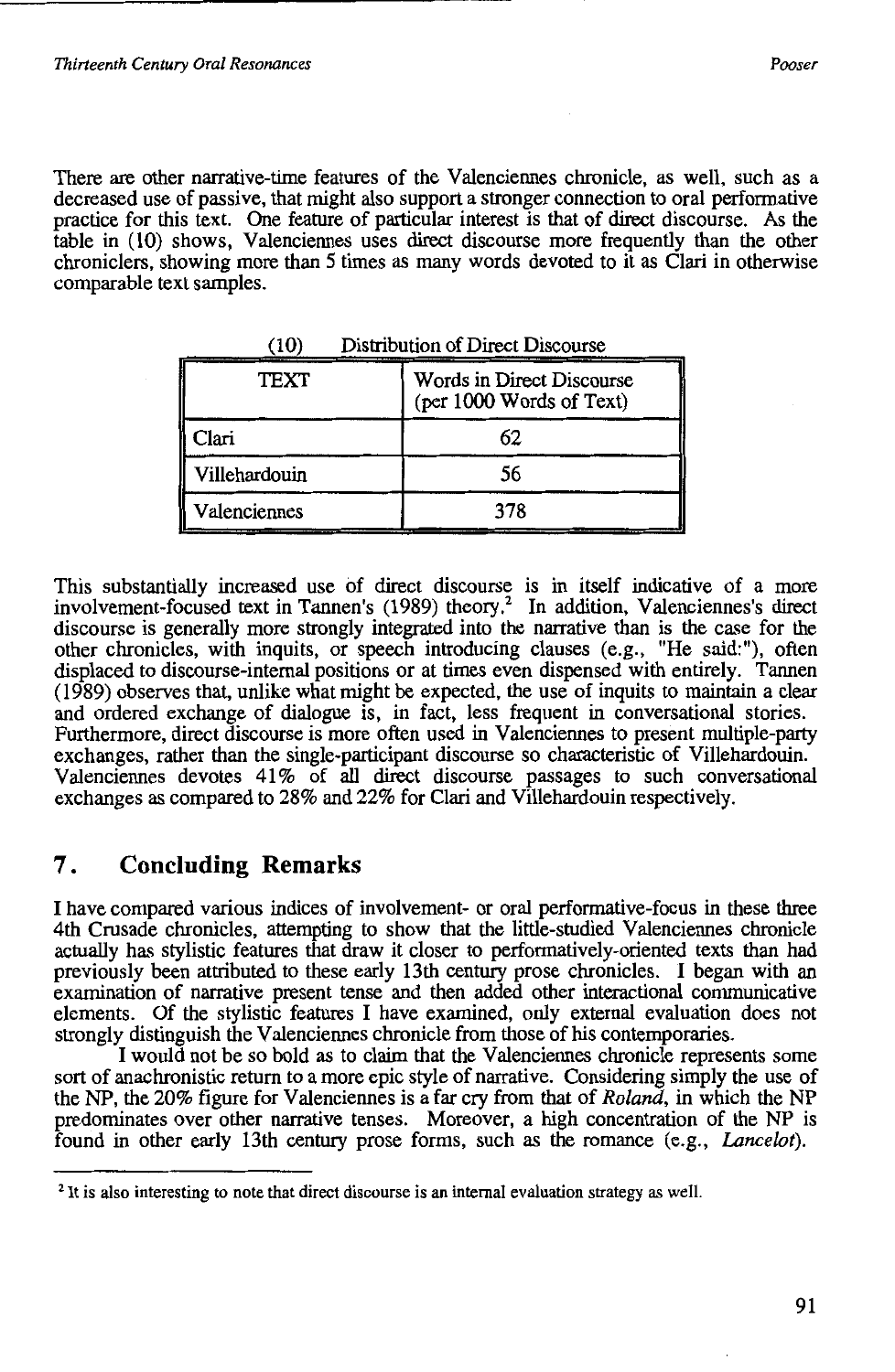However, what is significant here is that an examination of the Valenciennes chronicle may indeed contest existing notions of how the genre of historiographic prose was perceived in the 13th century. Conceptions of historical prose that were distinctly more perforrnative in nature than those of Clari or Villehardouin may indeed have been available to early 13th century chroniclers.

If Beer's (1992) assertions are accurate that 13th century historical prosateurs had not largely *invented* a vernacular prose medium, under the influence of vernacular poetic forms and Latin prose models, but were simply expanding the domain of an already supple and acceptable communicative vehicle, then even the earliest of vernacular historians could have been using a medium with at least some degree of stylistic flexibility. Assuming that one factor in this stylistic variability was a conscious or unconscious orientation toward more or less "involving" (to use Tannen's term) prose, with a more or less performative, oralizing tone, one could conclude that a certain degree of variability with regard to an involvement continuum was available to all medieval prose historians. This view is echoed in Pickens (1979) who contends that various narrative models were available to even these earliest of vernacular French historiographers. This being the case, the historians examined here have each (consciously and/or unconsciously) oriented themselves along an involvement continuum reflecting the gamut of "appropriate" behavior for their respective times in the reporting of historical events. It is information about the direction and degree of stylistic flexibility that comparative studies of this kind can provide. I hope this study has contributed to a better appreciation of the effective range of stylistic variability available to these early vernacular dictating and/or writing prosateurs.

## **References**

- Beer, Jeanette (1992). *Early Prose* in *France* (Kalamazoo, MI: Medieval Institute Publications).
- Blanc, Michel (1964). "Time and Tense in Old French Narrative." *Archivum Linguisticum*  16:96-124.
- Brandt, Deborah (1990). *Literacy as Involvement: The Acts of Writers, Readers,* and *Texts*  (Carbondale, IL: Southern lllinois University Press).
- Chafe, Wallace (1985). "Linguistic Differences Produced by Differences Between Speaking and Writing," in D. R. Olson, N. Torrance, and A. Hildyard, eds., *Literature, Language,* and *Learning:* The *Nature* and *Consequences of Reading* and *Writing* (Cambridge: Cambridge University Press), 105-123.
- Couper-Kuhlen, Elizabeth (1989). "Foregrounding and Temporal Relations in Narrative Discourse," in A. Schopf, ed., *Essays on Tensing* in *English: Vol. II. Time, Text and Modality* (Tiibingen: Max Niemeyer), 7-29.
- Dry, Helen (1983). "The Movement of Narrative Time." *Journal of Literary Semantics*  12:19-53.
- Fleischman, Suzanne (1986). "Evaluation in Narrative: The Present Tense in Medieval 'Performed Stories'." *Yale French Studies* 70:199-252.
- Fleischman, Suzanne (1990). *Tense and Narrativity* (Austin, TX: University of Texas).
- Jacquin, Gerard (1986). *Le Style historique dans les et latins de* Ia *quatrieme croisade* (Paris: Champion-Slatkine).
- Labov, William and Joshua Waletzky (1967). "Narrative Analysis: Oral Versions of Personal Experience," in J. Helm, ed., *Essays on the Verbal* and *Visual Arts*  (Seattle, WA: University of Washington Press), 12-44.
- Lord, Alfred (1960). *The Singer of Tales* (Cambridge, MA: Harvard University Press).